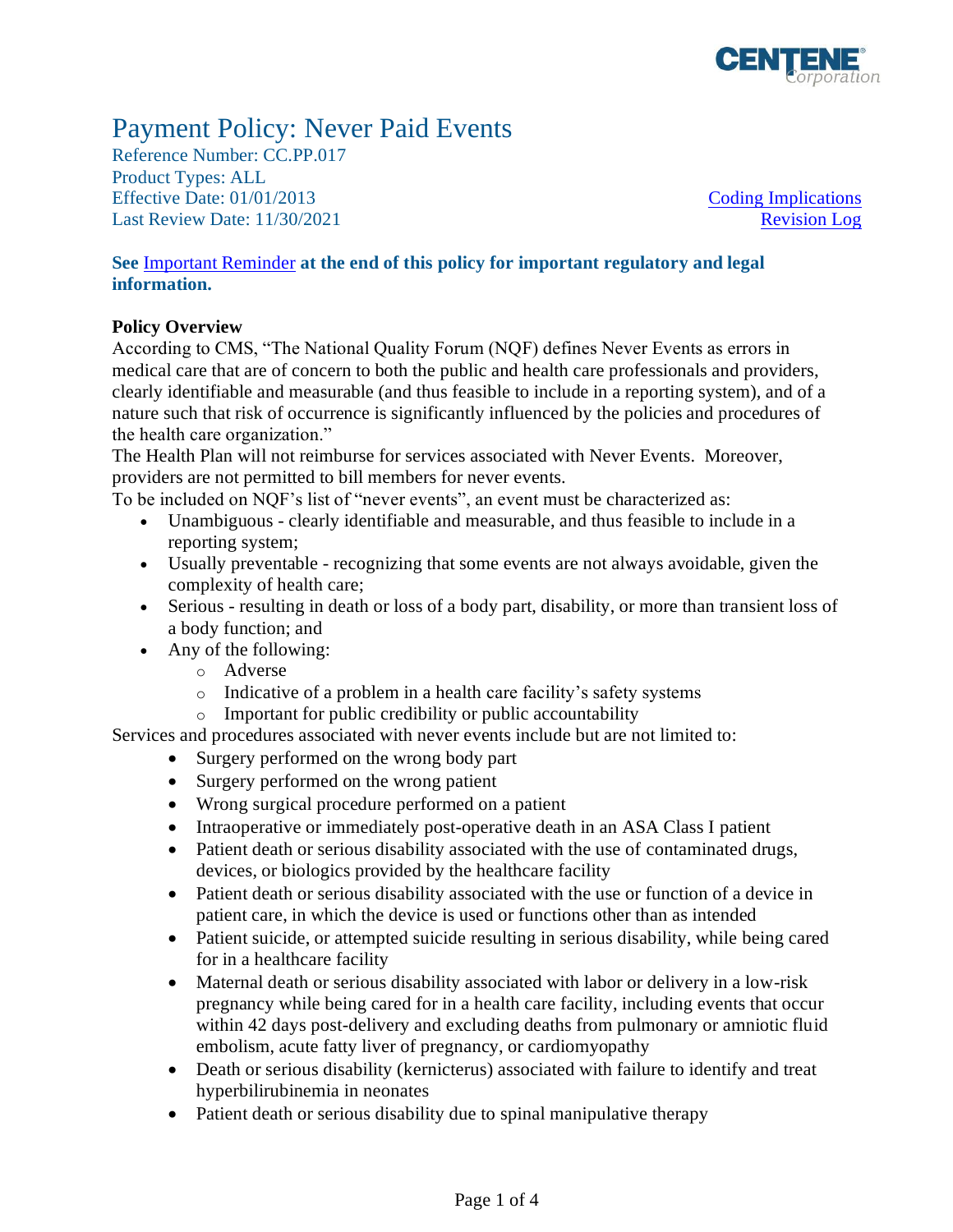# **PAYMENT POLICY NEVER PAID EVENTS**



- Any incident in which a line designated for oxygen or other gas to be delivered to a patient contains the wrong gas or is contaminated by toxic substances
- Patient death or serious disability associated with the use of restraints or bedrails while being cared for in a healthcare facility

## **Application**

This policy applies to physicians and hospitals.

### **Reimbursement**

The Health Plan's code auditing software flags all provider claims billed with modifiers **-PA, - PB, or -PC**. These services deny when billed.

The Health Plan will reimburse physicians for follow up care that is required as a result of a never event only when they are not the physician responsible for the never event.

## **Utilization**

## **Rationale for Edit**

Never events are serious adverse events that in the majority of cases are preventable and should never occur in healthcare. These events are of concern to both the public and healthcare providers. CMS has determined that these events are non-reimbursable. Monitoring these occurrences is intended to encourage hospitals to improve patient safety and to implement standardized protocols.

### **Documentation Requirements**

CMS guidelines require Outpatient, Ambulatory Surgical Centers, and Practitioners to use the following modifiers to identify medical mistakes or errors: **PA** (Surgery Wrong Body Part), **PB** (Surgery Wrong Patient) and **PC** (Wrong Surgery on Patient).

### <span id="page-1-0"></span>**Coding and Modifier Information**

This payment policy references Current Procedural Terminology (CPT®). CPT® is a registered trademark of the American Medical Association. All CPT® codes and descriptions are copyrighted 2021, American Medical Association. All rights reserved. CPT codes and CPT descriptions are from current manuals and those included herein are not intended to be allinclusive and are included for informational purposes only. Codes referenced in this payment policy are for informational purposes only. Inclusion or exclusion of any codes does not guarantee coverage. Providers should reference the most up-to-date sources of professional coding guidance prior to the submission of claims for reimbursement of covered services.

| <b>Modifier</b> | <b>Descriptor</b>                                      |
|-----------------|--------------------------------------------------------|
| -PA             | Surgery or Other Invasive Procedure on Wrong Body Part |
| -PB             | Surgery or Other Invasive Procedure on Wrong Patient   |
| $-PC$           | Wrong Surgery or Other Invasive Procedure on Patient   |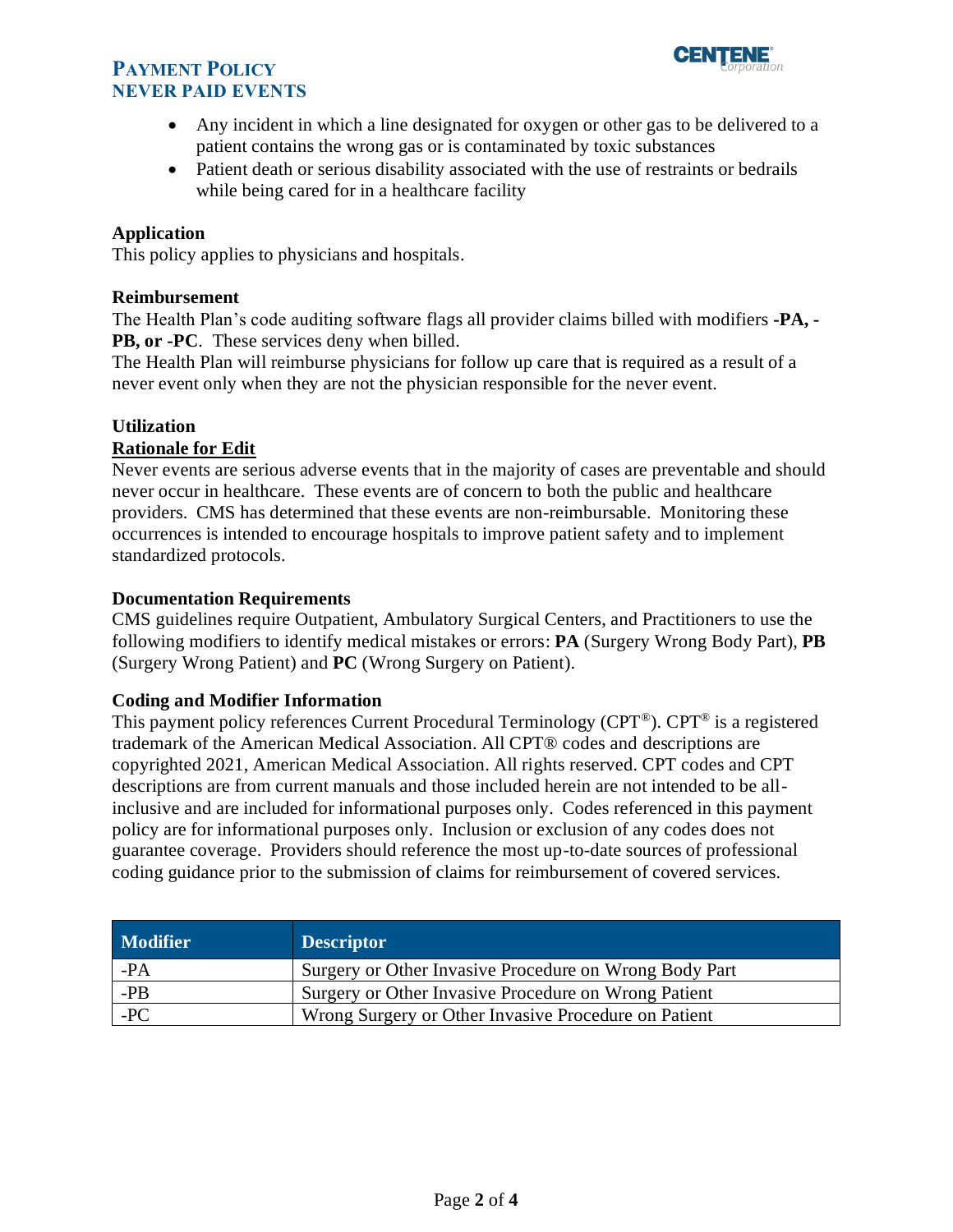

# **PAYMENT POLICY NEVER PAID EVENTS**

#### **Related Documents or Resources**

Centers for Medicare and Medicaid Services, CMS Manual System and other CMS publications and services

<span id="page-2-0"></span>

| <b>Revision History</b> |                                                                      |
|-------------------------|----------------------------------------------------------------------|
| 1/1/2016                | Policy documented for existing payment edit                          |
| 8/4/2016                | Added clarifying language to further explain the criteria for 'Never |
|                         | Events' and added clarifying language to more narrowly define the    |
|                         | circumstances surrounding "maternal deaths and serious disability    |
|                         | associated with low risk pregnancies'. (Policy Overview)             |
| 02/27/2017              | Converted to new template and conducted annual review.               |
| 05/19/2017              | <b>Added Modifier Table</b>                                          |
| 03/05/2018              | Reviewed and Revised Policy, validated modifiers                     |
| 03/05/2019              | Conducted review, verified codes, updated policy                     |
| 11/01/2019              | <b>Annual Review completed</b>                                       |
| 11/01/2020              | Annual Review completed                                              |
| 11/30/2021              | Annual Review completed; no major updates required                   |

### <span id="page-2-1"></span>**Important Reminder**

For the purposes of this payment policy, "Health Plan" means a health plan that has adopted this payment policy and that is operated or administered, in whole or in part, by Centene Management Company, LLC, or any other of such health plan's affiliates, as applicable.

The purpose of this payment policy is to provide a guide to payment, which is a component of the guidelines used to assist in making coverage and payment determinations and administering benefits. It does not constitute a contract or guarantee regarding payment or results. Coverage and payment determinations and the administration of benefits are subject to all terms, conditions, exclusions and limitations of the coverage documents (e.g., evidence of coverage, certificate of coverage, policy, contract of insurance, etc.), as well as to state and federal requirements and applicable plan-level administrative policies and procedures.

This payment policy is effective as of the date determined by Health Plan. The date of posting may not be the effective date of this payment policy. This payment policy may be subject to applicable legal and regulatory requirements relating to provider notification. If there is a discrepancy between the effective date of this payment policy and any applicable legal or regulatory requirement, the requirements of law and regulation shall govern. Health Plan retains the right to change, amend or withdraw this payment policy, and additional payment policies may be developed and adopted as needed, at any time.

This payment policy does not constitute medical advice, medical treatment or medical care. It is not intended to dictate to providers how to practice medicine. Providers are expected to exercise professional medical judgment in providing the most appropriate care, and are solely responsible for the medical advice and treatment of members. This payment policy is not intended to recommend treatment for members. Members should consult with their treating physician in connection with diagnosis and treatment decisions.